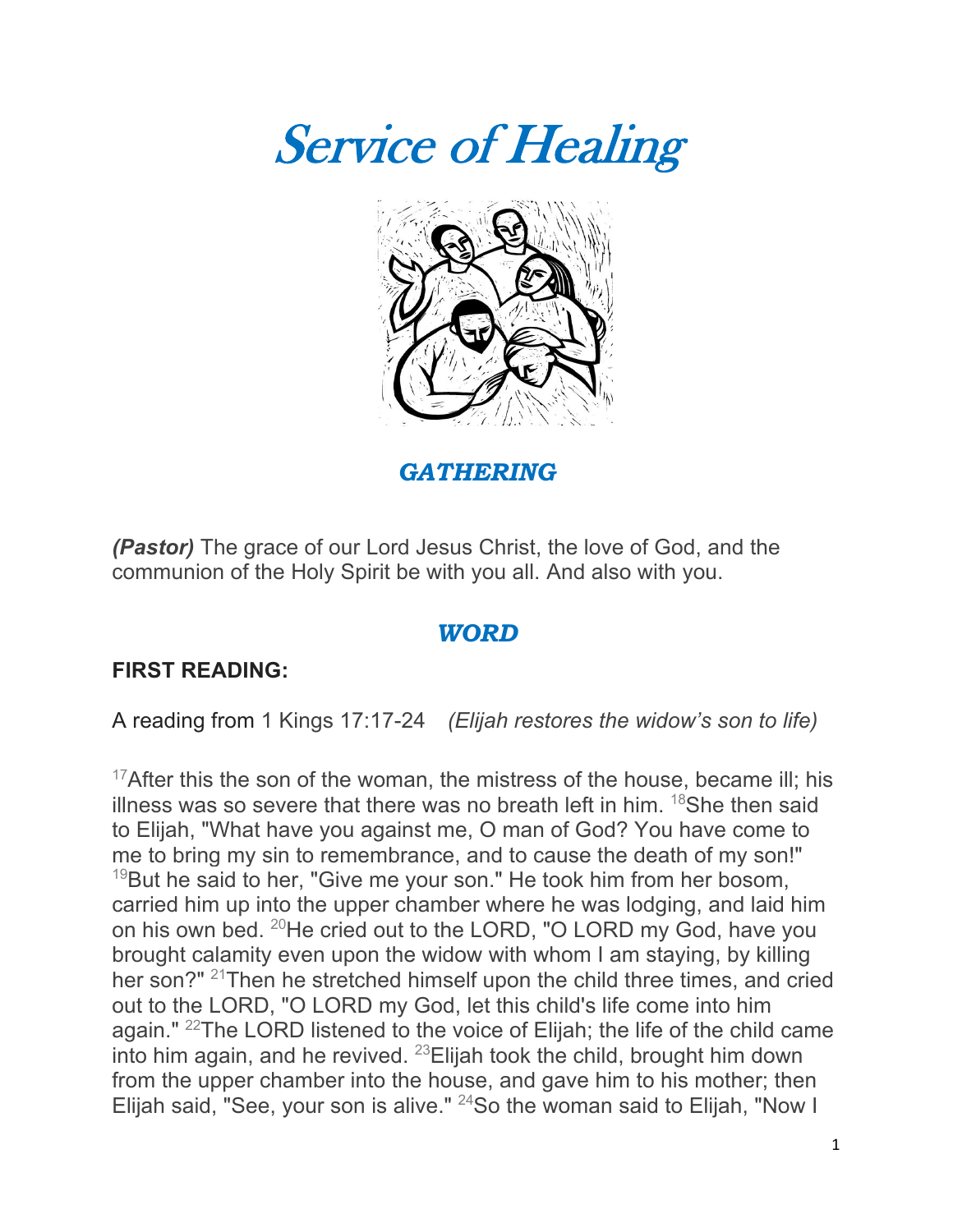know that you are a man of God, and that the word of the LORD in your mouth is truth.

Word of God, word of life. *(All):* **Thanks be to God.**

### **Psalm 23**

<sup>1</sup>The LORD is my shepherd, I shall not want.

# **2 He makes me lie down in green pastures; he leads me beside still waters;**

 $3$ he restores my soul. He leads me in right paths for his name's sake.

### **4 Even though I walk through the darkest valley, I fear no evil; for you are with me; your rod and your staff — they comfort me.**

 $5$ You prepare a table before me in the presence of my enemies; you *anoint my head with oil*; my cup overflows.

# **6 Surely goodness and mercy shall follow me all the days of my life, and I shall dwell in the house of the LORD my whole life long.**

# **SECOND READING:**

A reading from James 5:13-16

Are any among you suffering? They should pray. Are any cheerful? They should sing songs of praise. <sup>14</sup>Are any among you sick? They should call for the elders of the church and have them pray over them, anointing them with oil in the name of the Lord. <sup>15</sup>The prayer of faith will save the sick, and the Lord will raise them up; and anyone who has committed sins will be forgiven. 16Therefore confess your sins to one another, and pray for one another, so that you may be healed. The prayer of the righteous is powerful and effective.

Word of God, word of life. *(All)* **Thanks be to God.** *GOSPEL*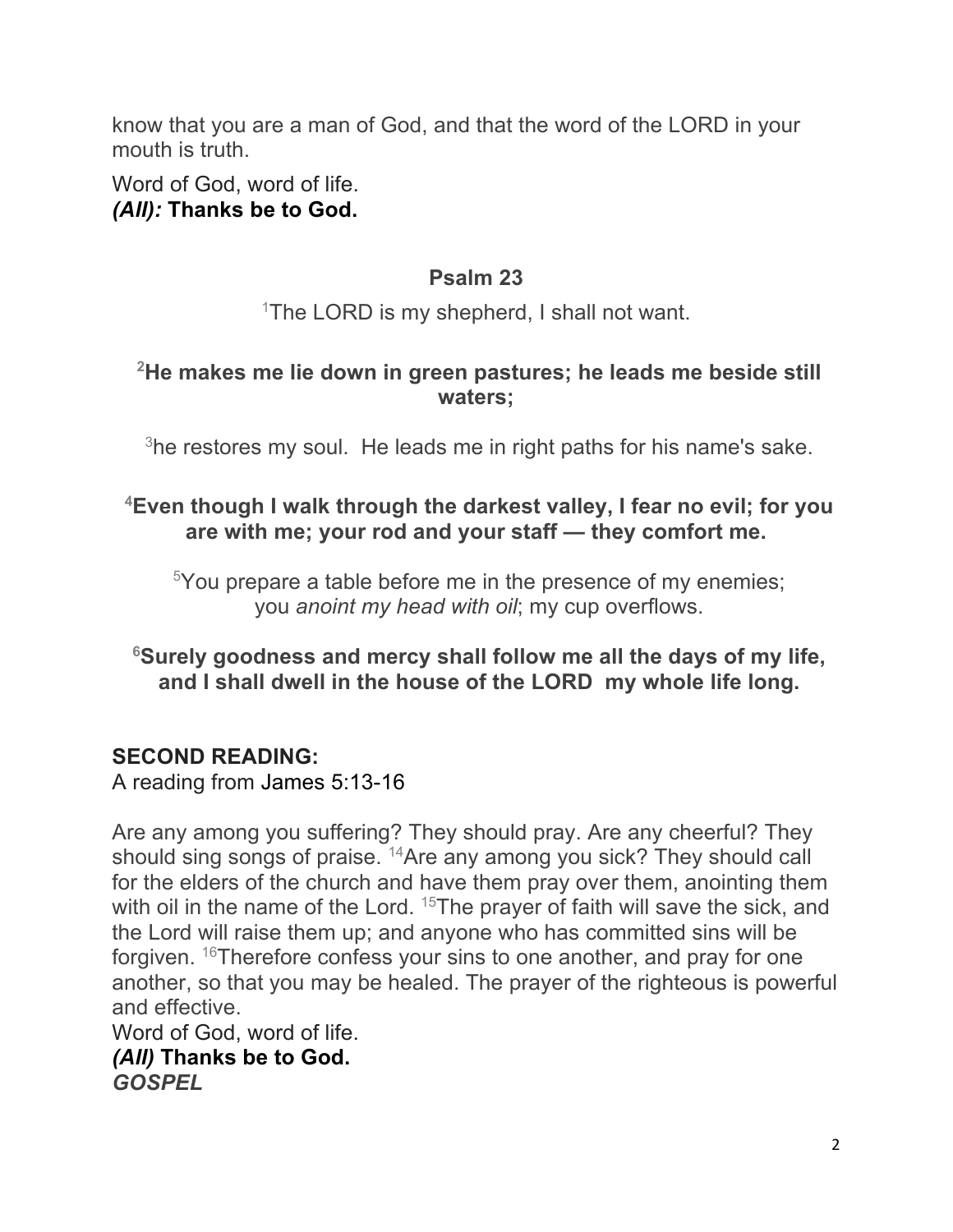*(Pastor):* The holy gospel according to Mark 6:7, 12-13 **(All) Glory to you, O Lord.**

 $7$ He called the twelve and began to send them out two by two, and gave them authority over the unclean spirits.  $12$ So they went out and proclaimed that all should repent.  $13$ They cast out many demons, and anointed with oil many who were sick and cured them.

The gospel of the Lord.

**(All) Praise to you, O Christ.**

# *A Hymn for Healing "***There Is a Balm in Gilead"**

*Refrain There is a balm in Gilead to make the wounded whole; there is a balm in Gilead to heal the sin-sick soul.*

- 1 Sometimes I feel discouraged and think my work's in vain, but then the Holy Spirit revives my soul again. *Refrain*
- 2 If you cannot preach like Peter, if you cannot pray like Paul, you can tell the love of Jesus and say, "He died for all." *Refrain*
- 3 Don't ever be discouraged, for Jesus is your friend; and if you lack for knowledge he'll ne'er refuse to lend. *Refrain*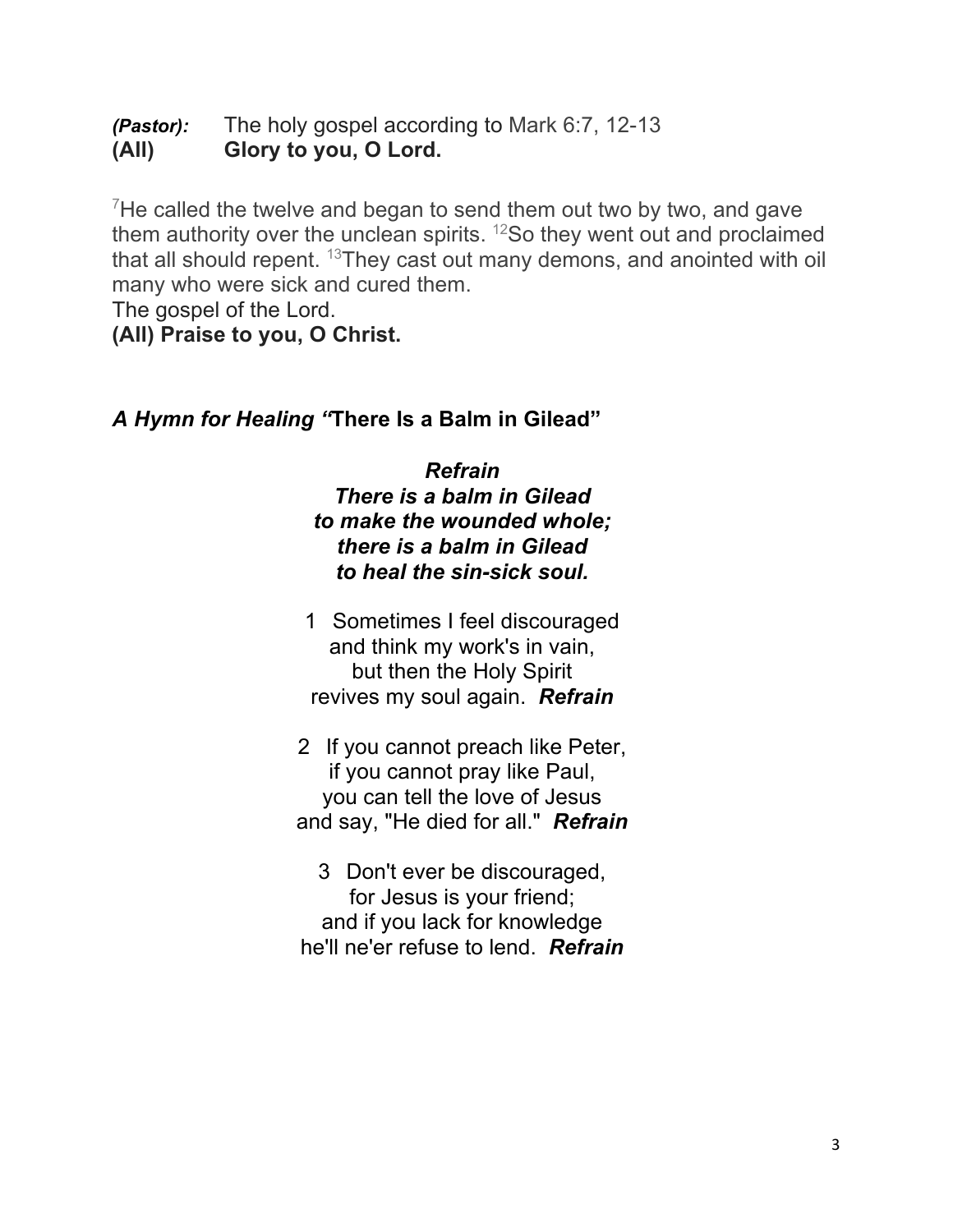# *SERVICE OF HEALING*



*(Pastor):* Our Lord Jesus healed many as a sign of the reign of God come near and sent the disciples to continue this work of healing—with prayer, the laying on of hands, and anointing. In the name of Christ, the great healer and reconciler of the world, we now entrust to God all who are in need of healing.

# **Prayers of Intercession**

*(Leader):* Let us pray. Loving God, our source and our final home, we give you thanks for the gifts of life on earth, for our human bodies and all you have created.

In your great mercy, **hear us, O God.**

*(Leader):* Merciful God, by the wounds of your Son we are healed. Bring your saving health to all people.

In your great mercy,

#### **hear us, O God.**

*(Leader):* Holy God, your Spirit came upon us in the waters of baptism and brought us into the communion of saints. Renew in us the grace of baptism,

by which we share in Christ's death and resurrection.

In your great mercy,

### **hear us, O God.**

*(Leader):* Mighty God, your Son Jesus brought healing and wholeness to all. Bring your healing presence now to all who are sick or in pain. Grant hope to all who are discouraged or in despair. In your great mercy,

**hear us, O God.**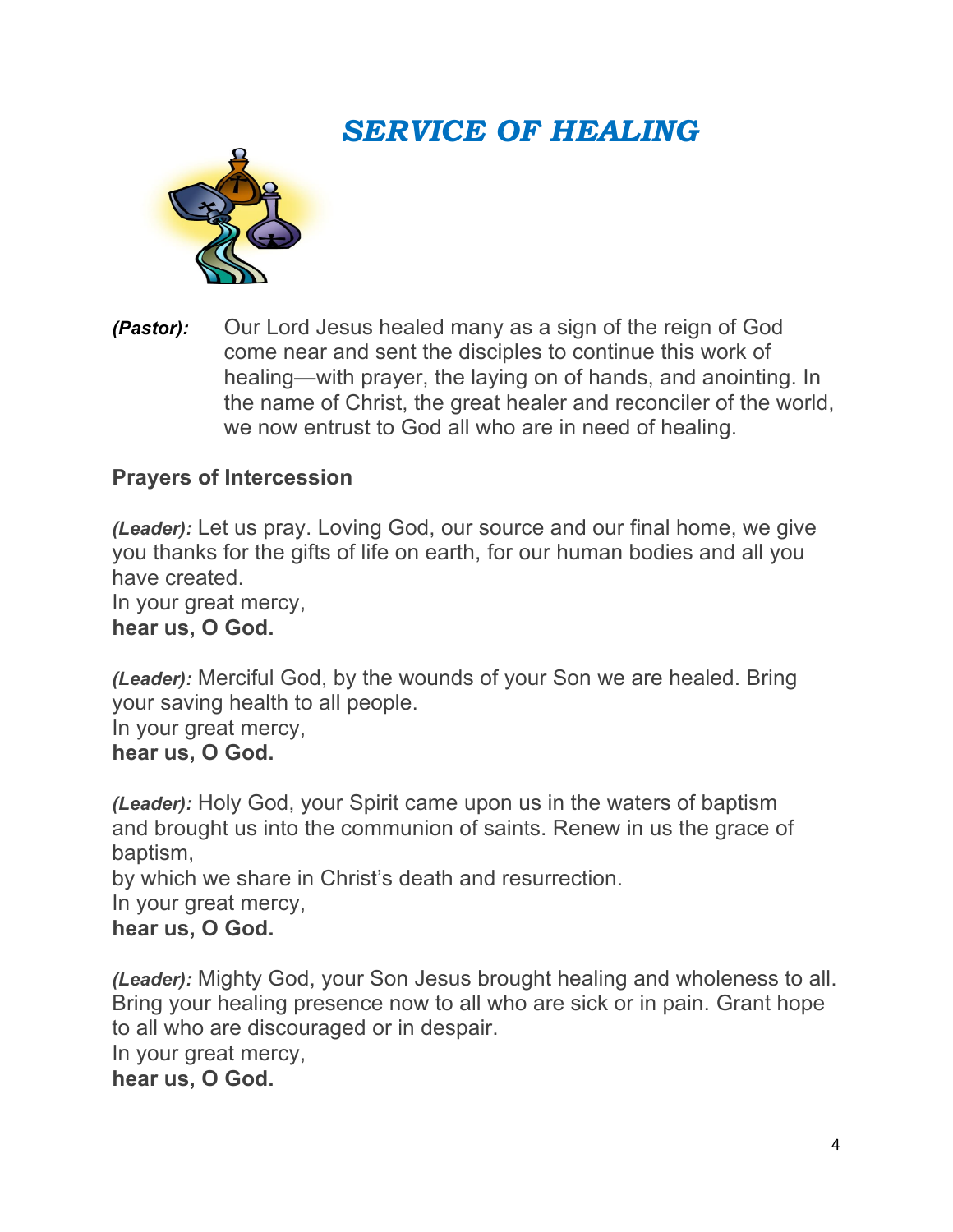*(Leader):* Compassionate God, the strength of those who suffer, bring hope and peace to all who are in mental, physical, or spiritual distress.

In your great mercy, **hear us, O God.**

*(Leader):* Almighty God, source of human knowledge, give skill, wisdom, and compassion to all who provide medical care. In your great mercy, **hear us, O God.**

*(Leader):* Loving God, our creator and redeemer, give gentleness and courage to family members, friends, and caregivers of those who suffer. In your great mercy,

**hear us, O God.**

*(Pastor):* God of great and abundant mercy, with your presence sustain all for whom we pray. Drive away their suffering, give them firm hope, and strengthen their trust in you; through Jesus Christ, our Savior and Lord. **Amen.**

> *All are invited to place oil on your forehead or on top of your hands*



*(Pastor):* Sisters and brothers, I invite you to come and receive

a sign of healing and wholeness in the name of the triune God. in the name of our Savior Jesus Christ, be strengthened and filled with God's grace, that you may know the healing power of the Spirit. *Response:* **Amen.**